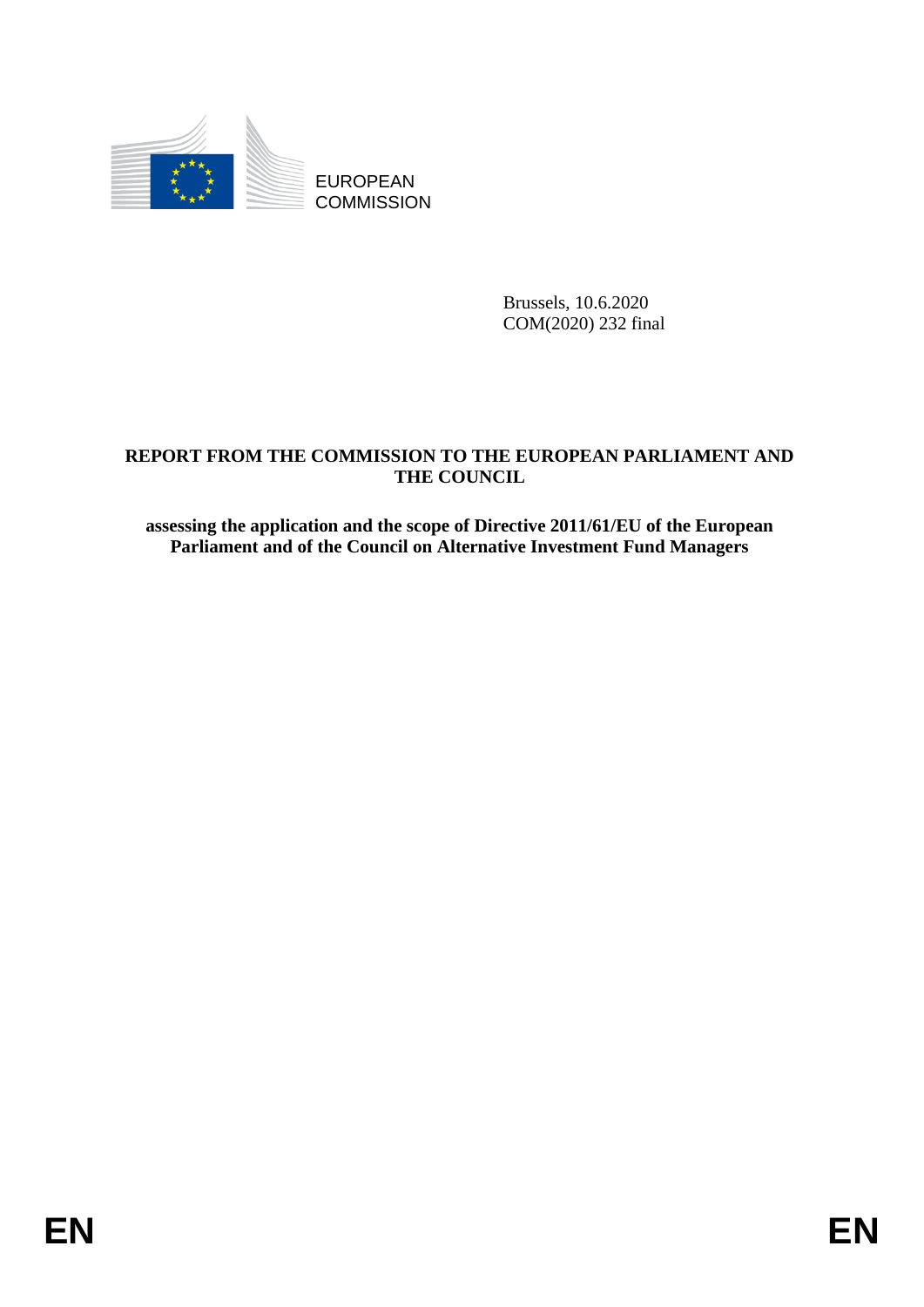# **TABLE OF CONTENTS**

|                                                                                                | 1.1 |  |  |
|------------------------------------------------------------------------------------------------|-----|--|--|
|                                                                                                | 1.2 |  |  |
|                                                                                                | 1.3 |  |  |
|                                                                                                |     |  |  |
|                                                                                                |     |  |  |
|                                                                                                |     |  |  |
|                                                                                                |     |  |  |
| 2.4 Impact of rules on investment in private companies and in/or for the benefit of developing |     |  |  |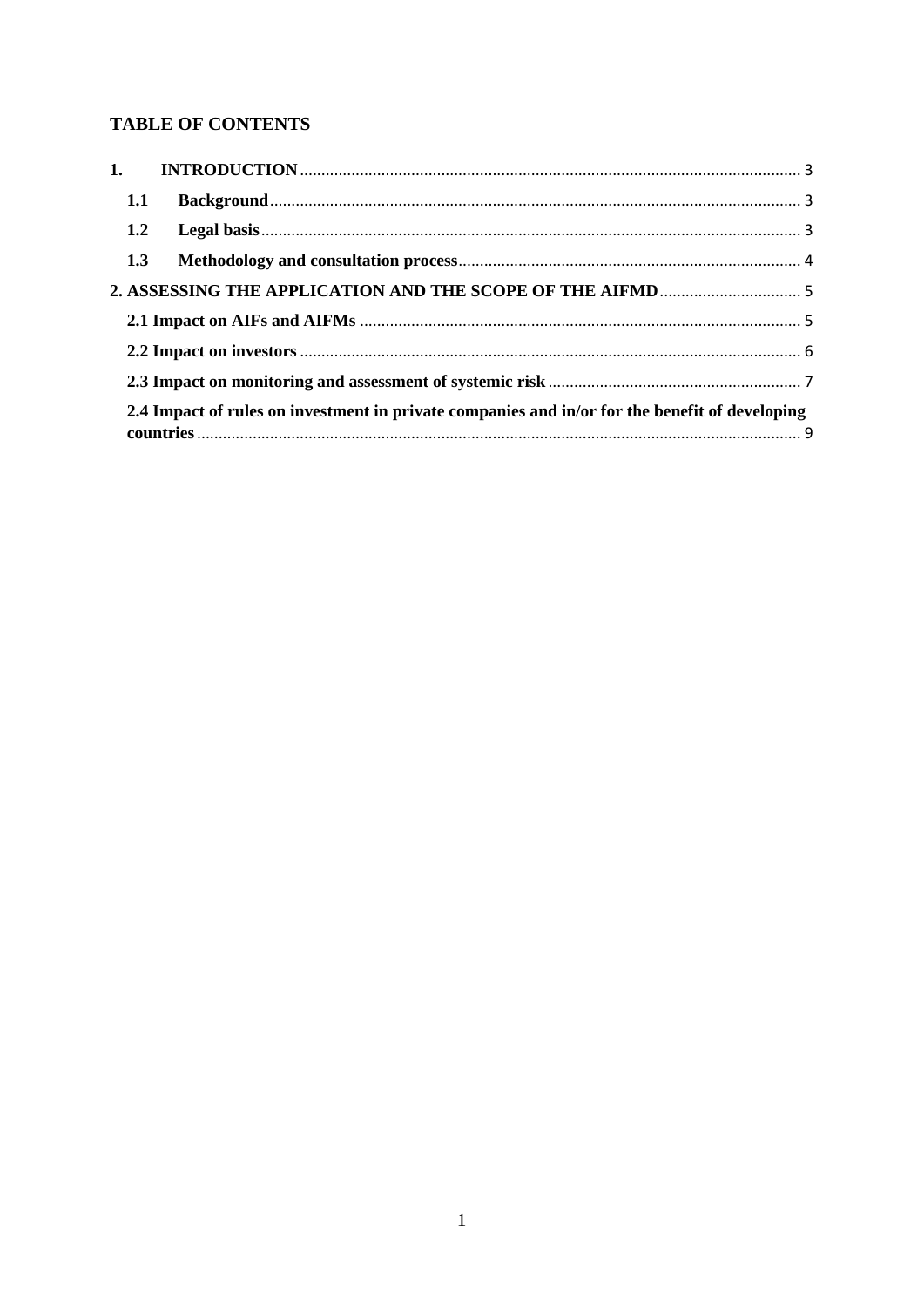# **ABBREVIATIONS**

| AIF           | <b>Alternative Investment Fund</b>                                    |
|---------------|-----------------------------------------------------------------------|
| <b>AIFM</b>   | <b>Alternative Investment Fund Manager</b>                            |
| <b>AIFMD</b>  | Directive on Alternative Investment Fund Managers 2011/61/EU          |
| AuM           | Assets under management                                               |
| <b>CLO</b>    | Collateralised loan obligation                                        |
| <b>CMU</b>    | <b>Capital Markets Union</b>                                          |
| <b>CRD</b>    | <b>Capital Requirements Directive</b>                                 |
| <b>CSD</b>    | <b>Central Securities Depositary</b>                                  |
| DG FISMA      | Directorate-General for Financial Stability, Financial Services and   |
|               | <b>Capital Markets Union</b>                                          |
| <b>ECB</b>    | <b>European Central Bank</b>                                          |
| <b>EGESC</b>  | Expert Group of the European Securities Committee                     |
| <b>ELTIF</b>  | European Long-Term Investment Fund                                    |
| <b>ESMA</b>   | European Securities and Markets Authority                             |
| <b>ESRB</b>   | European Systemic Risk Board                                          |
| EU            | European Union                                                        |
| <b>EuVECA</b> | European Venture Capital Fund                                         |
| <b>FSB</b>    | <b>Financial Stability Board</b>                                      |
| <b>IMSC</b>   | <b>ESMA Investment Management Standing Committee</b>                  |
| <b>IOSCO</b>  | International Organization of Securities Commissions                  |
| <b>NAV</b>    | Net asset value                                                       |
| <b>NCA</b>    | <b>National Competent Authority</b>                                   |
| <b>NPPR</b>   | National private placement regime                                     |
| <b>MiFID</b>  | Markets in Financial Instruments Directive                            |
| <b>UCITS</b>  | Undertakings for the Collective Investment in Transferable Securities |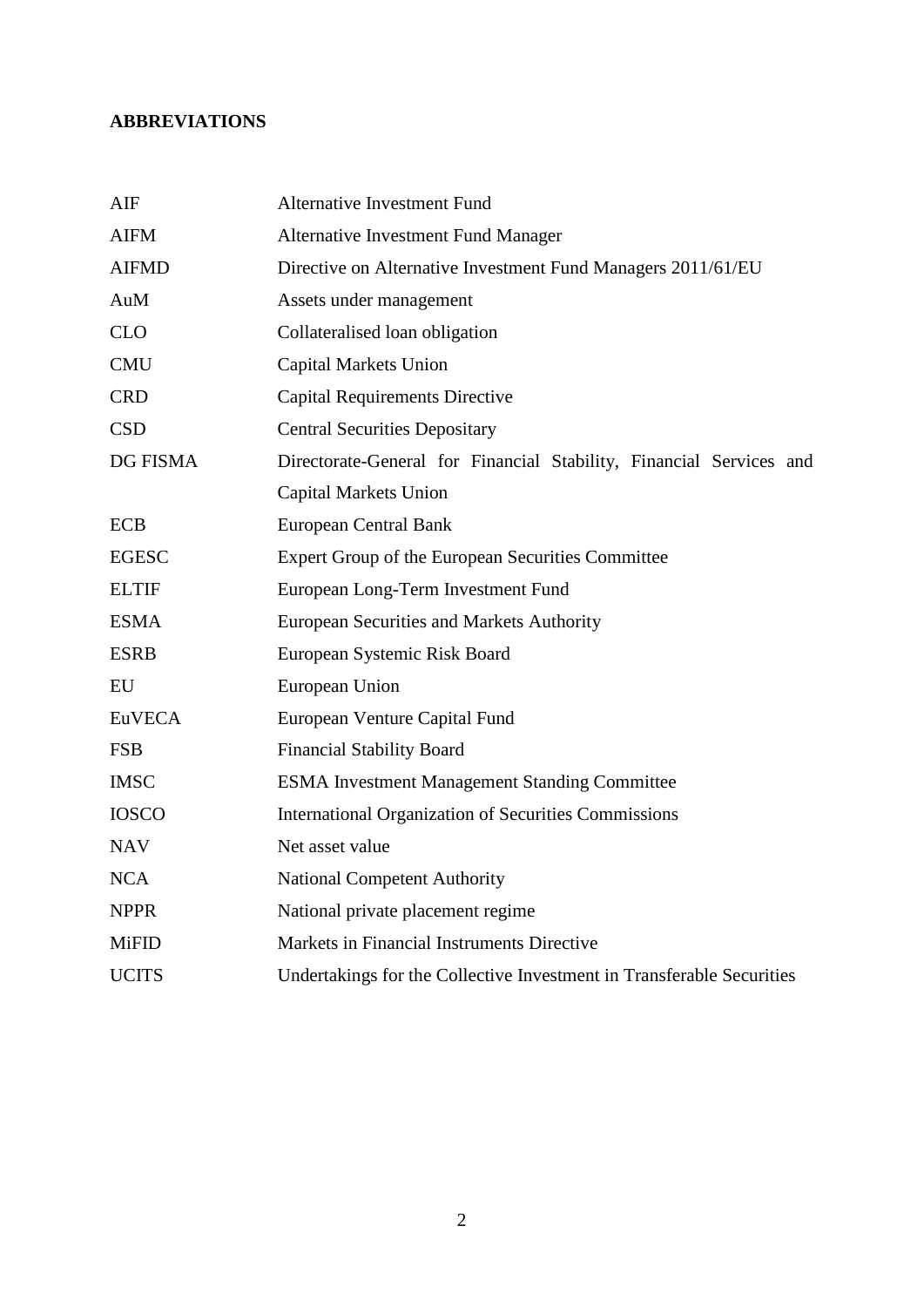#### **1. INTRODUCTION**

### **1.1 Background**

The Alternative Investment Fund Managers Directive<sup>1</sup> (AIFMD) was adopted following the global financial crisis, which exposed certain weaknesses in global financial markets and their regulatory regimes.<sup>2</sup> As a result, G20 Leaders agreed on the need for greater regulation of the financial industry to minimise the risk and magnitude of future crises.<sup>3</sup> This also encompassed the alternative investment management sector requiring more coordinated supervisory oversight and increased investor transparency. To support the G20 objectives, the International Organization of Securities Commissions (IOSCO) issued high-level principles for hedge funds regulations to guide the development of international standards in this area.<sup>4</sup>

Following the European Council's<sup>5</sup> endorsement of these international commitments, and in the light of the European Parliament report<sup>6</sup>, the European Commission (hereinafter -'Commission') issued a Proposal for a regulatory framework governing Alternative Investment Fund Managers  $(AIFM)$ .<sup>7</sup> The AIFMD was adopted on 8 June 2011. Following its transposition into the national legal systems the AIFMD entered into application on 22 July 2013.<sup>8</sup>

The AIFMD seeks to achieve a coherent supervisory approach to the risks of the financial system, to provide high-level investor protection and to facilitate EU AIF market integration.<sup>9</sup> AIFMs are required to take measures to manage risks and ensure the requisite transparency regarding the activities of their managed alternative investment funds (AIF) while being able to manage and market AIFs to professional investors across the Union with a single authorisation $10$ 

## **1.2 Legal basis**

 $\overline{\phantom{a}}$ 

This Report is prepared in accordance with Article 69 of the AIFMD. The Commission is required to review the application and the scope of the AIFMD with an emphasis on the experience acquired in applying the Directive. It is necessary to assess the Directive's impact on investors, AIFs, AIFMs in the Union and in third countries in order to establish the degree to which the objectives pursued by the AIFMD have been achieved.

<sup>&</sup>lt;sup>1</sup> Directive 2011/61/EU of the European Parliament and of the Council of 8 June 2011 on Alternative Investment Funds Managers and amending Directives 2003/41/EC and 2009/65/EC and Regulations (EC) No 1060/2009 and (EU) No 1095/2010, OJ L 174, 1.7.2011, pp. 1 - 73. (AIFMD)

 $2^2$  Proposal for a Directive of the European Parliament and of the Council on Alternative Investment Fund Managers, 30.04.2009, COM (2009) 207 final.

<sup>&</sup>lt;sup>3</sup> Declaration of the Summit on Financial Markets and the World Economy, Washington DC, November 15, 2008.

Recital 89 of the AIFMD; IOSCO Final Report Hedge Funds Oversight, June 2009.

<sup>&</sup>lt;sup>5</sup> Conclusions of the European Council of 16 September 2010.

<sup>&</sup>lt;sup>6</sup> Report of the European Parliament with recommendations to the Commission on hedge funds and private equity (A6-0338/2008) ['Rasmussen' Report] and on the transparency of institutional investors (A6-0296-2008) ['Lehne' Report]; Report of the High - Level Group on Financial Supervision in the EU, 25 February 2009, p. 25. 7 Supra 2.

<sup>&</sup>lt;sup>8</sup> The last Member State transposing the AIFMD completed this process by the end of 2015.

<sup>9</sup> Recitals 2 - 4 and 94 of the AIFMD.

 $10$  Article 32(1) of the AIFMD.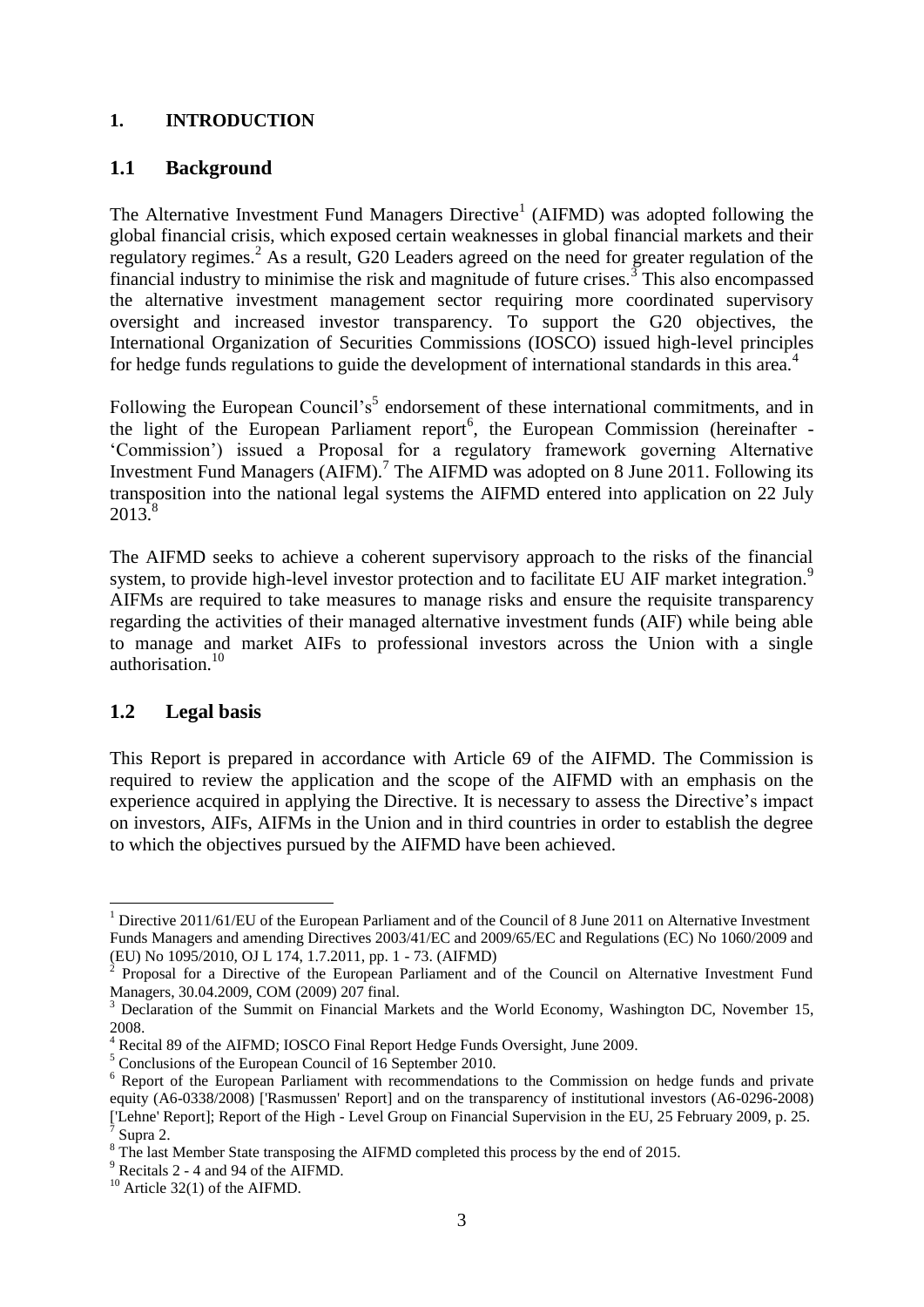This report fulfils the mandate of the Commission to provide the European Parliament and the Council with an assessment of the functioning of the AIFMD. In addition, the report reviews the leverage calculation methods as required under Article 6 of the Commission Delegated Regulation (EU) No  $231/2013$  (AIFMR), which supplements the AIFMD.<sup>11</sup> The Commission Staff Working Document (SWD(2020)110: Commission Staff Working Document Assessing the application and the scope of Directive 2011/61/EU of the European Parliament and of the Council on Alternative Investment Fund Managers) provides further information on the conclusions. An independent KPMG report was also published.<sup>12</sup>

#### **1.3 Methodology and consultation process**

The Commission tasked an external contractor  $-$  KPM $G<sup>13</sup>$  – to conduct a General Survey and evidence-based study to assess the impact of the AIFMD.<sup>14</sup>

The empirical study covered 15 EU Member States.<sup>15</sup> It assessed whether the specific rules of the AIFMD are effective, efficient, coherent and relevant, and if they supported EU measures to achieve the general, specific and operational objectives of the Directive.<sup>16</sup>

In this report, the KPMG findings are complemented by other sources of information, including relevant data updates and information obtained through various work streams in the Commission,<sup>17</sup> ESMA<sup>18</sup> and the European Systemic Risk Board (ESRB).<sup>19</sup> The Commission's interactions with the stakeholders, comprising national competent authorities (NCAs), industry representatives and investor protection associations, through public consultations,

<sup>1</sup>  $11$  Commission Delegated Regulation (EU) No 231/2013 of 19 December 2012 supplementing Directive 2011/61/EU of the European Parliament and of the Council with regard to exemptions, general operating conditions, depositaries, leverage, transparency and supervision, OJ L 83, 22.3.2013, pp. 1 - 95.

<sup>&</sup>lt;sup>12</sup> Report on the Operation of the Alternative Investment Fund Managers Directive (AIFMD) - Directive 2011/61/EU, retrieved from:

<sup>[</sup>https://ec.europa.eu/info/sites/info/files/business\_economy\_euro/banking\_and\_finance/documents/190110aifmd-operation-report\_en.pdf] (KPMG Report).

<sup>&</sup>lt;sup>13</sup> KPMG Law Rechtsanwaltsgesellschaft mbH as lead firm, with the subcontractors KPMG AG Wirtschaftsprüfungsgesellschaft, Germany and KPMG LLP, United Kingdom supported by the European network of KPMG.

<sup>&</sup>lt;sup>14</sup> The General Survey took the form of an online questionnaire and ran between 6 February 2018 and 29 March 2018. When carrying out the survey, KPMG was guided by a list of aspects laid down in Article 69(1) of the AIFMD on which stakeholders were invited to share their experiences.

<sup>&</sup>lt;sup>15</sup> Austria, Belgium, Cyprus, Czech Republic, Denmark, France, Germany, Hungary, Ireland, Italy, Luxembourg, Malta, Netherlands, Spain, United Kingdom. This represents a good sample of Member States in terms of geography and their different market size for AIFs, AIFMs or investors.  $5$  Supra 12.

<sup>&</sup>lt;sup>17</sup> Responses to the Commission's Call for Evidence on the EU Regulatory Framework for Financial Services, responses to the Commission's Consultation on Cross-Border Distribution of Funds (UCITS, AIF, ELTIF, EuVECA and EuSEF) across the EU.

<sup>&</sup>lt;sup>18</sup> ESMA's opinion to the European Parliament, Council and Commission and responses to the call for evidence on the functioning of the AIFMD EU passport and of the National Private Placement Regimes of ESMA on the functioning of the AIFMD passport, 30 July 2015, ESMA/2015/1235; ESMA thematic study among National Competent Authorities on notification frameworks and home-host responsibilities under UCITS and AIFMD, 7 April 2017, ESMA34-43-340; ESMA's opinion on asset segregation and custody services, 20 July 2017 ESMA 34-45-27; ESMA Annual Statistical Report EU Alternative Investment Funds 2019, 21.01.2019, ESMA 50-165- 748. (ESMA Statistical Report 2019) and ESMA Annual Statistical Report EU Alternative Investment Funds 2020, 10.01.2020, ESMA50-165-1032 (ESMA Statistical Report 2020).

<sup>&</sup>lt;sup>19</sup> Recommendation of the European Systemic Risk Board of 7 December 2017 on liquidity and leverage risks in investment funds ESRB/2017/6, 2018/C 151/01. Letter of 3 February 2020 to DG FISMA from the ESRB on its considerations regarding the AIFMD.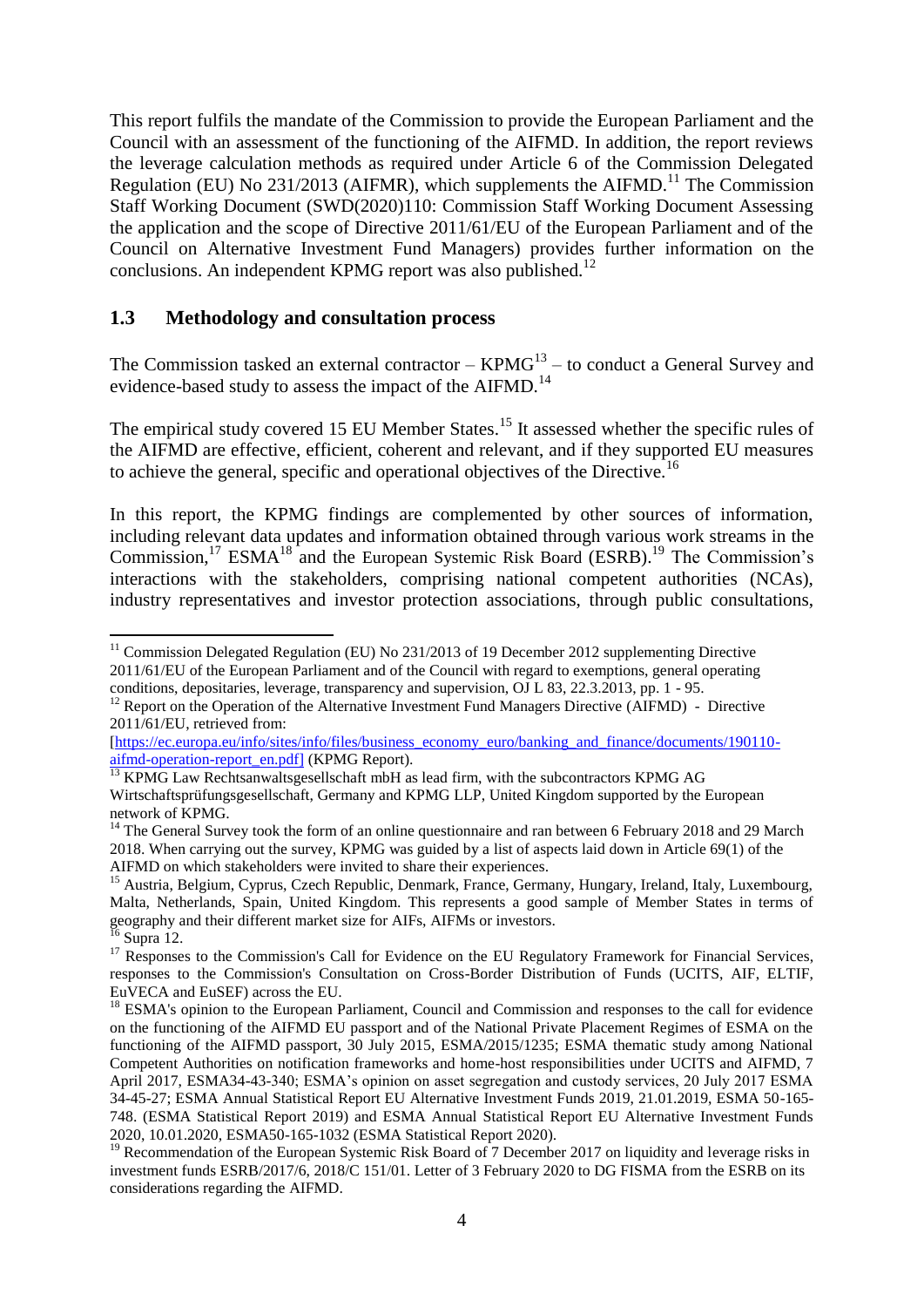bilateral and multilateral meetings were taken into account. Academic and statistical publications further supported the preparation of this report. For example, ESMA's Annual Statistical Reports on EU AIFs was particularly useful in describing the EU AIF market.<sup>20</sup> Individual examples of inefficiencies of particular Union rules were also taken into account.

On 27 September 2019, the Commission consulted the Expert Group of the European Securities Committee (EGESC) representing the Member States to receive technical and policy feedback on material issues pertaining to the application and the scope of the AIFMD. The EGESC members were invited to make written submissions and the report takes into account the positions of the EGESC members.

On 22 October 2019, the Commission presented the key elements of this Report to the ESMA Investment Management Standing Committee (IMSC) and sought its input based on the supervisory experience of NCAs.

#### **2. ASSESSING THE APPLICATION AND THE SCOPE OF THE AIFMD**

The AIFMD is a significant pillar of the Capital Markets Union (CMU) facilitating the improved monitoring of risks to the financial system and the cross-border raising of capital for investments in alternative assets. The AIFMD played an important role in creating an internal market for AIFs and reinforcing the regulatory and supervisory framework for AIFMs in the Union. AIFMs are now operating with greater transparency for investors and supervisors.

### **2.1 Impact on AIFs and AIFMs**

The EU AIF market has been on a continuous growth path as measured by net assets of AIFs and AuM with a notable cross-border activity of AIFMs. Since the adoption of the AIFMD in 2011, total net assets of AIFs more than doubled in size from  $\epsilon$  2.3 trillion to  $\epsilon$  5.9 trillion.<sup>21</sup> The cross-border distribution of AIFs almost doubled between June 2017 and October 2019 rising from 3% to 5.8% of  $AIFs<sup>22</sup>$  In this respect, the AIFM passport is confirmed to be an important factor. A majority of the AIFMs, public authorities and institutional investors responding to the General Survey reported that access to national markets had increased due to the AIFMD, although  $34\%$  also reported an increased time to market.<sup>23</sup>

This report finds that the efficacy of the EU AIFM passport is impaired by national goldplating, divergences in the national marketing rules<sup>24</sup>, varying interpretations of the AIFMD by national supervisors<sup>25</sup> and its limited scope. Smaller AIFMs unable to comply with all the requirements of the AIFMD must forgo raising capital in other Member States or overcome significant barriers to market access. Moreover, the AIFM passport allows marketing only to

**.** 

<sup>&</sup>lt;sup>20</sup> ESMA Annual Statistical Report EU Alternative Investment Funds 2019, 21.01.2019, ESMA 50-165-748, (ESMA Statistical Report 2019) and ESMA Annual Statistical Report EU Alternative Investment Funds 2020, 10.01.2020, ESMA50-165-1032, (ESMA Statistical Report 2020).

 $21$  EFAMA Fact Book 2019, p. 27.

<sup>&</sup>lt;sup>22</sup> Morningstar, June 2017 and Morningstar, October 2019.

<sup>&</sup>lt;sup>23</sup> Supra 12, p. 101.

 $^{24}$  Supra 12, pp. 74 and 114.

<sup>&</sup>lt;sup>25</sup> Commission staff working document Impact Assessment on cross-border distribution of collective investment funds, SWD(2018) 54 final, 12.3.2018, [https://ec.europa.eu/info/law/better-regulation/initiatives/ares-2017- 3132069\_en#pe-2018-1277].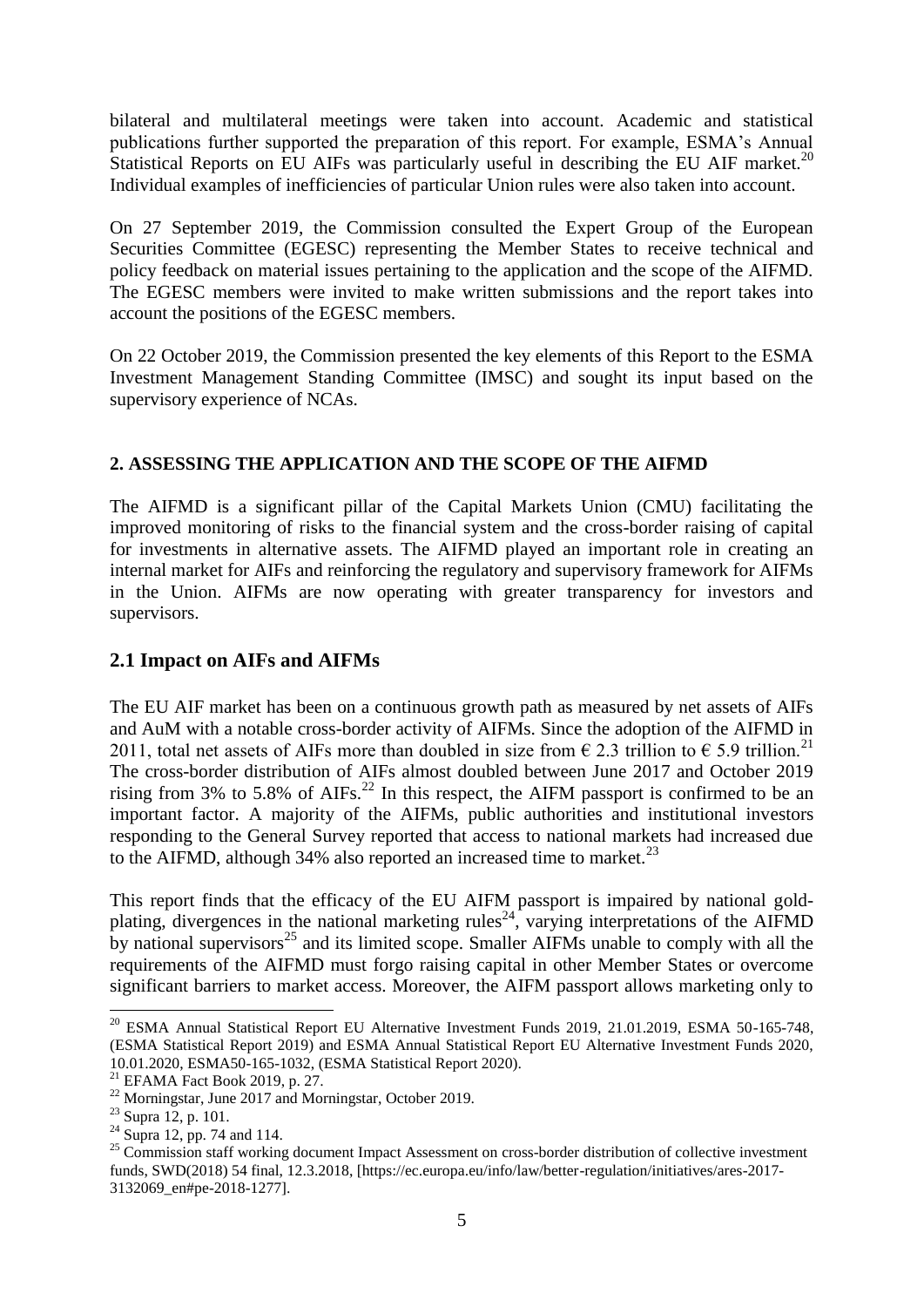professional investors, again restricting the cross-border activities of AIFMs as semiprofessional and retail investors can only be approached under varying (and often restrictive) national rules. AIF distribution is subject to MiFID II<sup>26</sup> rules, which differentiate between retail and professional investors, therefore, any change to the definitions of the types of investors in the AIFMD needs to take into account the interaction of the AIFMD with the relevant provisions of MiFID II.

AIFs are offered to retail investors by banks and insurance companies. These financial intermediaries actively promote mainly in-house funds, instead of also offering a broader range of third party  $\widehat{AIFs.}^{27}$  However, the situation is changing with an expanding market share of on-line platforms. CMU related work streams in the Commission are focusing on improving the distribution of investment products in the Union and reviewing disclosure requirements. The outcome of those work streams will also impact AIFs and AIFMs based in third countries, which at present may only access investors in individual Member States on the basis of national laws set out in National Private Placement Regimes (NPPRs).

The role of NPPRs is acknowledged by stakeholders as an important factor in market development given the absence of the activation of the AIFM passport for third country entities. As a result, investors in the Member States with such regimes have been able to access global markets for financial services and diversify their investment allocations. However, NPPRs differ among Member States and, more importantly, require AIFMs to implement only a very limited number of the AIFMD requirements. This creates an un-level playing field between EU and non-EU AIFMs. Some Member States have closed market access for third country entities entirely. Some Member States have suggested further harmonising the NPPRs, whereas others consider that activating the AIFMD passport for third country entities, followed by a phasing-out of NPPRs, would be a better solution to this issue.

The Commission did not assess the functioning of the AIFMD third country passport as it has not yet been activated and there is no market information to draw on.

## **2.2 Impact on investors**

Based on the detailed assessment in the Staff Working Document, the depositary regime, rules on conflicts of interest, disclosure and transparency requirements serve to protect investor interests, which builds investor confidence in financial markets. Market figures demonstrate increased sales of AIFs with greater participation of retail investors in several Member States.<sup>28</sup> Cross-border activities have the potential to grow further given the recently adopted rules in the context of the CMU.<sup>29</sup>

 $\overline{\phantom{a}}$ 

<sup>&</sup>lt;sup>26</sup> Directive 2014/65/EU of the European Parliament and of the Council of 15 May 2014 on markets in financial instruments and amending Directive 2002/92/EC and Directive 2011/61/EU, OJ L 173, 12.6.2014, pp. 349–496. <sup>27</sup> Study on the distribution systems of retail investment products across the European Union, April 2018, p. 17, retrieved from: [https://ec.europa.eu/info/sites/info/files/180425-retail-investment-products-distribution-

systems\_en.pdf].  $^{28}$  Supra 12, p. 257.

<sup>&</sup>lt;sup>29</sup> Directive (EU) 2019/1160 of the European Parliament and of the Council of 20 June 2019 amending Directives 2009/65/EC and 2011/61/EU with regard to cross-border distribution of collective investment undertakings, OJ L 188, 12.7.2019, p. 106–115 and Regulation (EU) 2019/1156 of the European Parliament and of the Council of 20 June 2019 on facilitating cross-border distribution of collective investment undertakings and amending Regulations (EU) No 345/2013, (EU) No 346/2013 and (EU) No 1286/2014, OJ L 188, 12.7.2019, pp. 55 - 66.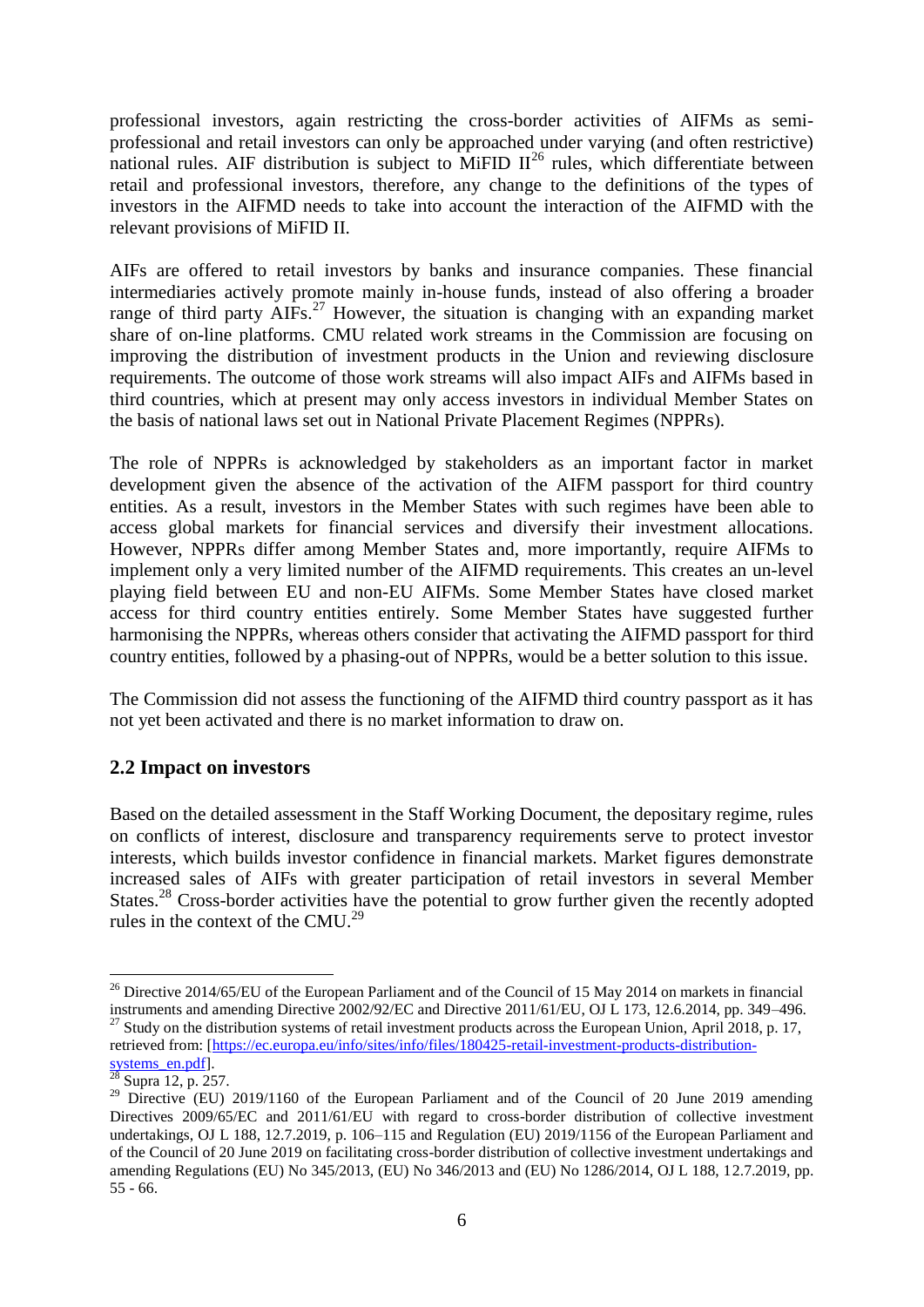A dedicated regime regulating functions and liability of depositaries proved to be an effective measure for enhancing investor protection.<sup>30</sup> It is functioning well, even though targeted clarifications may be necessary to address situations where AIFMs use tri-party collateral management or when central securities depositories (CSDs) act as custodians.

More significantly, the lack of a depositary passport is at odds with the spirit of the single market. Because of the limited choice of service providers in smaller markets, there are also fears of concentration risk where a single depositary could hold the assets of all AIFs established in a Member State.

As regards valuation rules, which are necessary for establishing each investor's share in a given AIF and for monitoring the AIF's performance, the AIFMD brought some discipline and structure to the AIF asset valuation process.<sup>31</sup> There may be, however, issues with the binary nature of the valuation rules, whereby stakeholders understand that a combined use of internal and external valuers is excluded, as well as uncertainty around the liability of external valuers, which determined under the national laws. However, there was insufficient evidence to suggest which disclosure provisions of the AIFMD should be amended.

Whilst entailing certain costs for the industry, the AIFMD rules on disclosures have largely achieved the objective of enabling investors to make informed investment decisions.<sup>32</sup> Requiring disclosure of conflicts of interest is particularly appreciated by investors in alternative assets as this is one of their greatest concerns.<sup>33</sup> The analysis indicates that the AIFMD increased transparency regarding the offered products and services.<sup>34</sup> However, it did not identify which elements of the disclosure requirements could be superfluous given that some professional investors request other information to that prescribed by the AIFMD.

## **2.3 Impact on monitoring and assessment of systemic risk**

To monitor and mitigate macro risks that stem from the activities of AIFMs it is necessary to identify the relevant entities to ensure that they are meeting the basic requirements to manage professionally and responsibly their collective investments for the benefit of investors. There was no evidence found to suggest that the AIFMD thresholds of assets under management (AuM), above which the activities of AIFMs may pose significant systemic risk, should be adjusted.

Stakeholders find the tool-kit for financial stability purposes available to NCAs under the AIFMD, including the possibility to impose leverage limits on an  $AIFM<sup>35</sup>$  or suspend redemptions in the interest of the public, useful. The ESRB recommends further enhancement and harmonisation of those measures.<sup>36</sup> This includes a recommendation to clarify the respective roles of NCAs and their cooperation in the cases where suspension of redemptions have cross-border implications.<sup>37</sup> When deciding if an intervention in the financial markets is

<sup>1</sup> <sup>30</sup> Supra 12, p. 94.

 $31$  Supra 12, pp. 183-184.

 $32 \text{ Supra} 12, \text{p. } 77.$ 

 $33$  Alts Transparency: Finding the Right Balance [https://www.northerntrust.com/documents/campaignlanding/cis/2017/alt-transparency.pdf].

 $34$  Supra 12, p. 210.

<sup>&</sup>lt;sup>35</sup> Article 25 of the AIFMD.

<sup>36</sup> Supra 19.

 $37$  As provided in Article 46 of the AIFMD.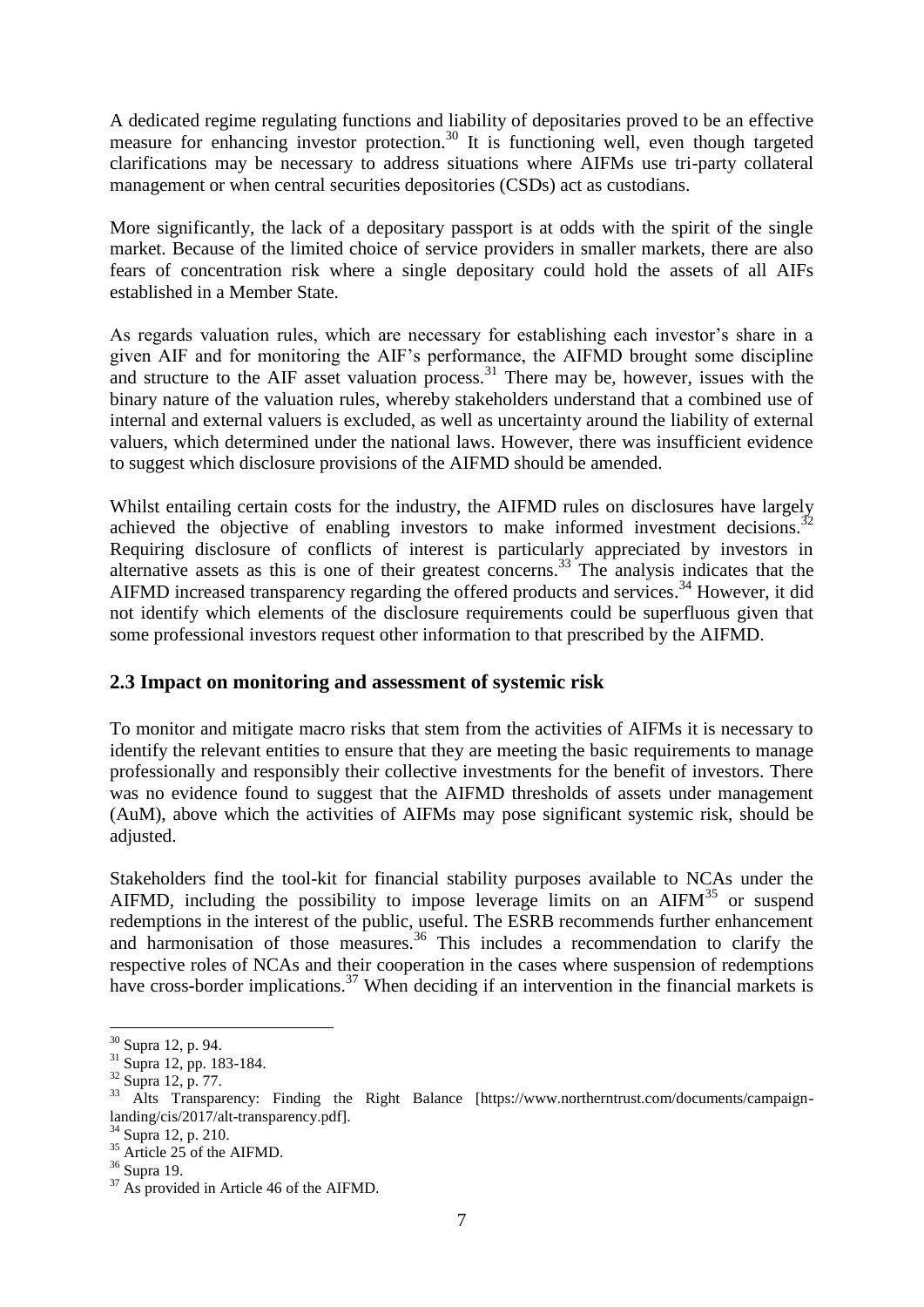necessary, NCAs should be able to assess trends in the AIF industry and to monitor threats to financial stability considering the markets in which AIFs are trading. This is the reason for the AIFMD supervisory reporting requirements.<sup>38</sup>

These supervisory reporting requirements are confirmed to be necessary for supervisors to monitor risks to the financial system across sectors and borders. However, a closer analysis points to the need to consider their streamlining, while being mindful of the sunk costs already incurred by the compliant AIFMs. There are also overlaps with other Union laws, such as reporting to the ECB for statistical purposes, which could possibly support the case for adjusting the current reporting template under the AIFMR.

An observable trend of expanding non-bank lending raises financial stability concerns.<sup>39</sup> Some granular information on certain asset classes, such as leveraged loans and collateralised loan obligations (CLOs), as well as the information on indirect linkages between banks and non-banks is currently missing but is relevant for macro-prudential oversight. Several stakeholders have asked the Commission to reassess the case for setting common standards for loan-originating AIFs.<sup>40</sup>

Regarding leverage calculation methods, in principle, the gross and commitment methods as currently provided for in the AIFMR are judged to be appropriate by many stakeholders. $41$ Nevertheless, some adjustments may be called for by the conclusion of the Financial Stability Board's (FSB) and  $10SCO<sup>42</sup>$  work in this area, which is focused on data reporting, as well as recommendations of the ESRB for improved measures to assess macro-prudential risks.<sup>43</sup>

Monitoring of systemic risk and supervision of the AIF sector requires effective supervisory cooperation. The AIFMD lays down rules on the NCAs' competences and their interaction with ESMA playing an important role. While the AIFMD provides the necessary framework for NCAs to cooperate, the efficacy of the rules has not yet been tested.

ESMA, on the other hand, is playing a central role in forging greater convergence of the AIFMD standards in the internal market by coordinating the NCA's positions. Harmonisation of forms and processes and central management of databases by ESMA could further enhance convergence in implementing and applying the AIFMD. As explained in the detailed assessment in the Staff Working Document, issuing guidelines has proven to be another useful tool in achieving uniform implementation and application of the AIFMD across the Union. For example ESMA guidelines on the AIFMD rules on AIMF remuneration.<sup>44</sup>

 $\overline{\phantom{a}}$ 

<sup>38</sup> Annex IV of the AIFMR.

<sup>&</sup>lt;sup>39</sup> The role of non-bank financial institutions in the leveraged loan and CLO markets has increased. See FSB, Vulnerabilities associated with leveraged loans and collateralised loan obligations (CLOs), PLEN/2019/91-REV, 22 November 2019.

<sup>40</sup> Expert Group of the European Securities Committee (EGESC) meeting on 27 September 2019.

 $41$  Supra 12, pp. 171-172. See section 2 of Chapter II of the AIFMR.

<sup>&</sup>lt;sup>42</sup> FSB Policy Recommendations to Address Structural Vulnerabilities from Asset Management Activities, 12 January 2017; IOSCO Final Report on Recommendations for Liquidity Risk Management for Collective Investment Schemes of February 2018; IOSCO Final Report on Recommendations for Liquidity Risk Management for Collective Investment Schemes of February 2018.

 $43$  Supra 19.

<sup>&</sup>lt;sup>44</sup> ESMA Guidelines on sound remuneration policies under the AIFMD, 03 July 2013, ESMA/2013/232.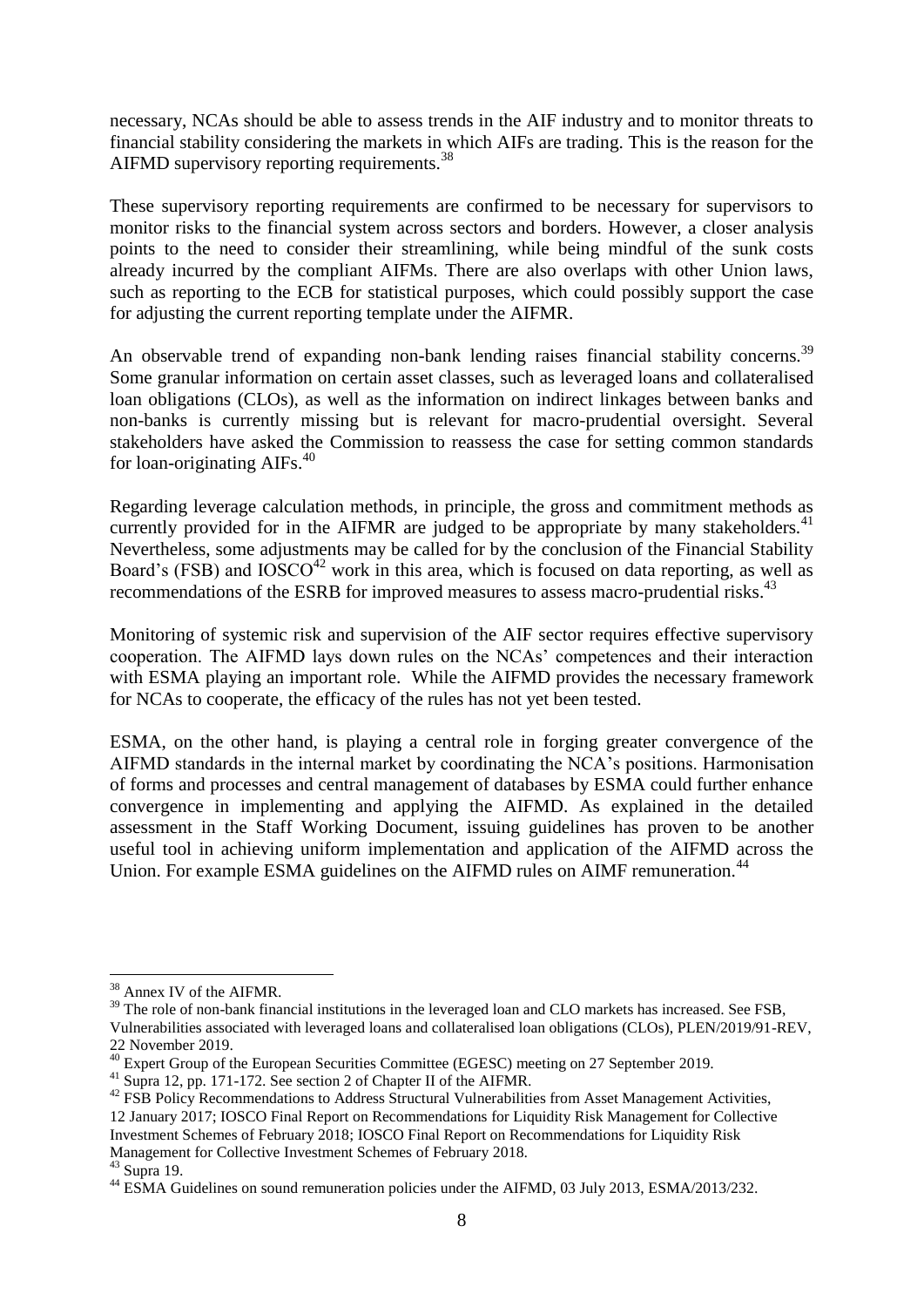Remuneration rules were introduced in the AIFMD to promote effective and sound risk management by aligning pay incentives with sustainable performance.<sup>45</sup> A reported shift from variable towards fixed remuneration<sup>46</sup> seems to have introduced greater risk-aversion in the collective alternative investment management sector and increased overall awareness of good remuneration systems.<sup>47</sup> Despite this trend, some stakeholders have called for aligning the AIFMD rules on remuneration with the similar regimes provided in other sectorial legislation such as the recently changed Capital Requirements Directive (CRD).<sup>48</sup> The latter establishes *de minimis* institutions and amounts of remuneration that may be exempt from deferring variable payment.

# **2.4 Impact of rules on investment in private companies and in/or for the benefit of developing countries**

The AIFMD rules on supervisory reporting, depositary, risk management and remuneration do not explicitly take into account all of the specificities of managing private equity investments. Transparency requirements when a private equity fund acquires controlling stakes in private companies and the provisions against asset-stripping are not overtly burdensome but it was not possible to establish their added value due to the lack of available data.

Private equity fund managers, which for their managed portfolio size do not adhere to the regulatory parameters of the AIFMD or of the EuVECA Regulation<sup>49</sup>, encounter significant barriers to marketing their funds in other Member States.<sup>50</sup> Consequently, some argue that the AIFMD could be amended to better accommodate the private equity sector by removing unnecessary charges and looking for more effective ways to protect non-listed companies or issuers.

There is insufficient evidence to determine the impact of the AIFMD on investing in or for the benefit of developing countries. However, the AIFMD does not appear to impose regulatory restrictions that would hinder such investments.

Following the submission of this report to the EU co-legislators, the AIFMD requires the Commission, if deemed appropriate, to put forward proposals, including amendments to the AIFMD. The Commission is still assessing the need for further proposals in this domain.

It is also important to note other legislative steps the EU has recently taken in the asset management sector. The package on Cross-Border Fund Distribution of Investment Funds was adopted *inter alia* to increase transparency in relation to regulatory fees charged by NCAs for processing AIF notifications and in relation to national marketing rules.<sup>51</sup> The asset

 $\overline{\phantom{a}}$ 

<sup>&</sup>lt;sup>45</sup> There is some evidence supporting their effectiveness in nudging targeted agents towards a risk conscious behaviour.

<sup>46</sup> Supra 12, pp. 188 - 189.

 $47 \overline{\text{Supra}}$  12, p. 192.

<sup>&</sup>lt;sup>48</sup> Directive (EU) 2019/878 of the European Parliament and of the Council of 20 May 2019 amending Directive 2013/36/EU as regards exempted entities, financial holding companies, mixed financial holding companies, remuneration, supervisory measures and powers and capital conservation measures, OJ L 150, 7.6.2019, pp. 253 - 295.

 $^{49}$  Regulation (EU) No 345/2013 of the European Parliament and of the Council of 17 April 2013 on European venture capital funds.

<sup>&</sup>lt;sup>50</sup> Bilateral meetings with stakeholders.

<sup>51</sup> Supra 29.